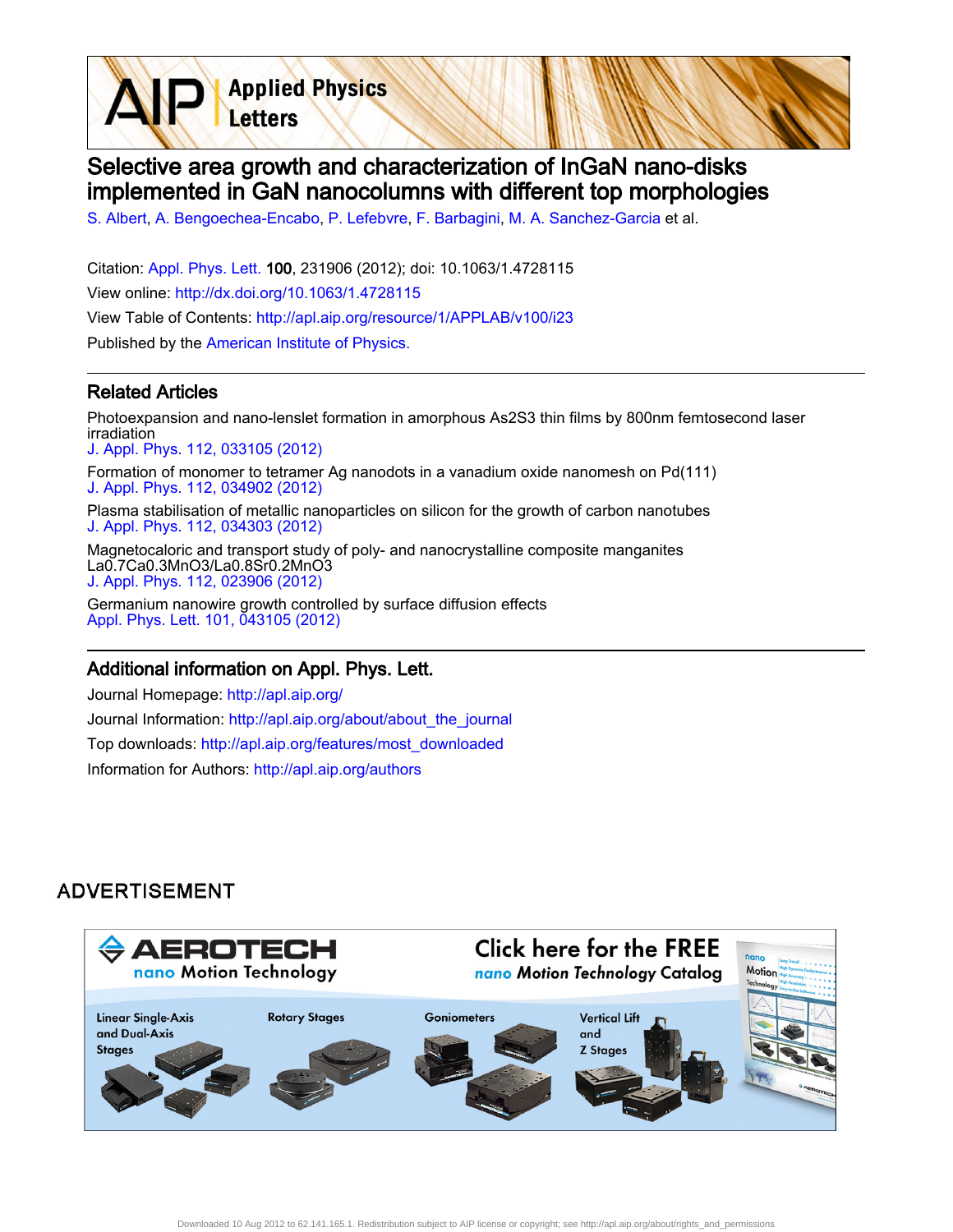### [Selective area growth and characterization of InGaN nano-disks implemented](http://dx.doi.org/10.1063/1.4728115) [in GaN nanocolumns with different top morphologies](http://dx.doi.org/10.1063/1.4728115)

S. Albert,<sup>1,a)</sup> A. Bengoechea-Encabo,<sup>1,a)</sup> P. Lefebvre,<sup>1,2</sup> F. Barbagini,<sup>1</sup> M. A. Sanchez-Garcia,<sup>1</sup> E. Calleja,<sup>1</sup> U. Jahn,<sup>3</sup> and A. Trampert<sup>3</sup> *ISOM and Departamento de Ingeniería Electrónica, ETSI Telecomunicación,* Universidad Politécnica de Madrid, Ciudad Universitaria s/n, 28040 Madrid, Spain  $^{2}$ CNRS–Laboratoire Charles Coulomb (L2C), UMR5221, F-34095 Montpellier, France  $^3$ Paul-Drude-Institut für Festköperelektronik, Hausvogteiplatz 5-7, 10117 Berlin, Germany

(Received 25 April 2012; accepted 23 May 2012; published online 5 June 2012)

This work reports on the morphology control of the selective area growth of GaN-based nanostructures on c-plane GaN templates. By decreasing the substrate temperature, the nanostructures morphology changes from pyramidal islands (no vertical m-planes), to GaN nanocolumns with top semipolar r-planes, and further to GaN nanocolumns with top polar c-planes. When growing InGaN nano-disks embedded into the GaN nanocolumns, the different morphologies mentioned lead to different optical properties, due to the semi-polar and polar nature of the r-planes and c-planes involved. These differences are assessed by photoluminescence measurements at low temperature and correlated to the specific nano-disk geometry.  $\odot$  2012 American Institute of Physics. [\[http://dx.doi.org/10.1063/1.4728115](http://dx.doi.org/10.1063/1.4728115)]

Group III-nitride semiconductors are widely used nowadays in optoelectronic devices, in particular, InGaN alloys for light emitters working in the whole visible spectral region, $1-3$  as well as for white light generation. Most of the efforts devoted to these materials focused on c-plane oriented, two-dimensional quantum well (QW) structures. However, the performance of these planar structures is limited by: (i) the reduction of the radiative recombination rate induced by the quantum confined Stark effect due to spontaneous and piezoelectric polarizations and (ii) the high density of non-radiative defects due to the increasing lattice mismatch between GaN and InGaN alloys with higher In content. The growth of high quality InGaN alloys with In content above 25% poses big challenges derived from the quite different optimal growth temperatures for GaN and InN. Heteroepitaxy of InGaN/GaN QWs on sapphire, Si, or SiC is particularly prone to suffer from the above mentioned problems. On the other hand, it has been shown that dislocation- and strain free III-nitrides can be grown on Si(100) and (111), as well as on amorphous  $SiO<sub>2</sub>$  substrates<sup>[4–8](#page-4-0)</sup> by forming quasi one-dimensional structures such as self-assembled nanocolumns (NCs).

White LEDs based on InGaN/GaN self-assembled nanocolumnar structures have been demonstrated, showing multicolor emission derived from an inhomogeneous distribution of In due to either changes in NCs diameter (that affect the axial growth rate); axial and radial strain variations, or the inherent tendency of InGaN alloys to have composition fluctua-tions.<sup>9,[10](#page-4-0)</sup> Although self-assembled NCs are easy to grow with a high crystal quality that favors the study of basic material properties, efficient LEDs based on self-assembled NCs suffer severe limitations derived from a strong dispersion (morphological, electrical) inherent to the self-assembled process. Problems of dark spots generated at defective NCs (crystal defects upon NCs merging) and/or an inhomogeneous current

injection may derive in a poor electroluminescence (EL)  $yield.<sup>11</sup>$ 

During the last years, selective area growth (SAG) of GaN (Refs. [12–15](#page-4-0)) has been developed to grow NCs with well-controlled position and diameter, resulting in geometrical arrays of NCs with very little morphology dispersion. In the case of SAG of GaN NCs on c-plane GaN templates, the growth front (topside) is generally formed by semi-polar planes (r-planes) and a topmost c-plane ("pencil-like" profile).<sup>12–15</sup> As a result, InGaN quantum disks (QDisk) em-bedded within the GaN NC follow similar profiles.<sup>[14](#page-4-0)</sup>

In this work, ordered GaN NCs with and without InGaN nano-disks, i.e., an InGaN insertion with a thickness between 10 and 25 nm, have been grown by plasma-assisted molecularbeam epitaxy (PAMBE) at different temperatures in order to study the change in morphology and its influence on the optical properties of these nanostructures.

The PAMBE system used in this work was equipped with a rf-plasma source providing active nitrogen and standard Knudsen cells for Ga and In. The sample temperature was controlled and monitored by a thermocouple located on the heater stage. All samples were grown using nanohole titanium masks fabricated by e-beam lithography (EBL) on commercial (0001) GaN templates grown on sapphire (Lumilog). Details of the mask preparation can be found elsewhere.<sup>[15](#page-4-0)</sup> After a standard degreasing, the substrates were out gassed for  $30 \text{ min}$  at  $300 \degree \text{C}$ . The molecular fluxes were calibrated in (0001) GaN and (0001) InN growth rate units  $(nm/min).$ <sup>16</sup> In wurtzite GaN and InN the areal densities referring to 1 monolayer (ML) are  $1.14 \times 10^{15}$  GaN/cm<sup>2</sup> and  $9.17 \times 10^{14}$  InN/cm<sup>2</sup>, respectively.<sup>[17,18](#page-4-0)</sup> After growth the samples were studied by scanning electron microscopy (SEM), low temperature photoluminescence (PL), scanning transmission electron microscopy (STEM), high-angle annular dark field scanning transmission electron microscope (HAADF-STEM), and high resolution transmission electron a)S. Albert and A. Bengoechea-Encabo contributed equally to this work. microscopy (HRTEM). PL was excited with a He-Cd laser at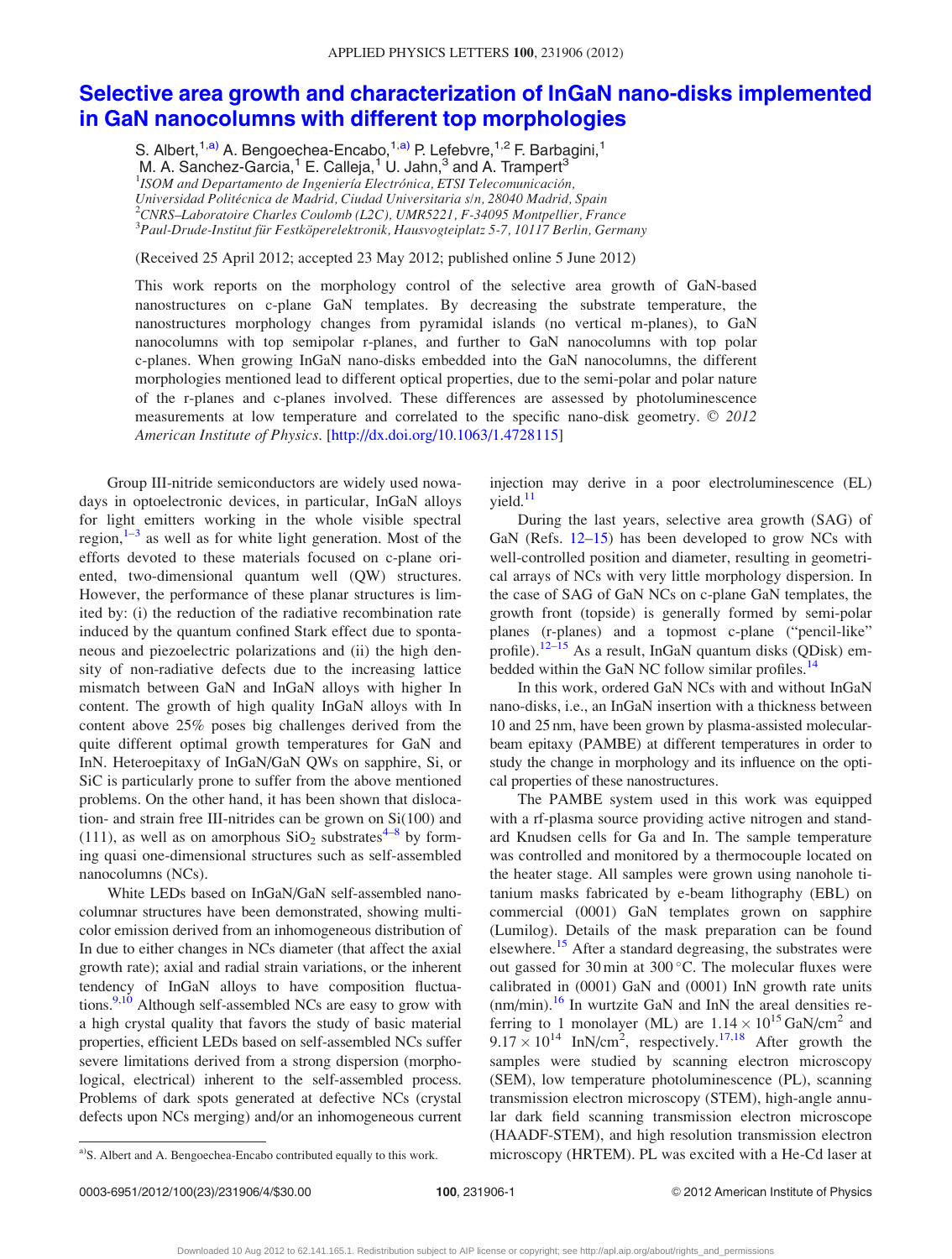<span id="page-2-0"></span>30 mW. Our PL collection system exhibits some chromatic effects that affect the overall shape of measured spectra, in case of broad PL lines. We chose to optimize the PL collection at the center of the visible spectrum, which may slightly minimize contributions from the red and blue-violet regions.

A first series of ordered NCs were grown during 1 h at 940, 900, and  $860^{\circ}$ C, in order to study the effect of temperature on morphology. The gallium  $(\Phi_{Ga})$  and nitrogen  $(\Phi_N)$ fluxes used were 15 nm/min and 5 nm/min, respectively. In order to determine the effect of the  $\Phi_{Ga}$  (III/V-ratio) on the NCs morphology, a similar sample to that grown in the previous series at 900 °C was grown just changing the gallium flux to  $\Phi_{Ga} = 18 \text{ nm/min}$ . To check the morphology impact on the optical properties, a second series of ordered NCs samples, having either pencil-like or flat top, were grown including a single InGaN nano-disk. These nano-disks were grown in all cases at  $625^{\circ}$ C with  $\Phi_N = 14$  nm/min,  $\Phi_{Ga} = 4.3$  nm/min, and  $\Phi_{In} = 4.3$  nm/min. The nano-disk was capped with a GaN layer (20–40 nm thick) grown under the same conditions used for the InGaN nano-disk (without In flux).

The main difference in optimal growth conditions when growing GaN NCs by SAG on GaN templates, compared to the self-assembled process on Si(111), is a much higher temperature needed for SAG and, consequently, a much higher III/V ratio needed to balance metal desorption.<sup>15,17</sup> SAG requires a much higher temperature to achieve selectivity, that is, to provide nucleation and growth within each nanohole while avoiding it on the mask. A higher temperature optimizes Ga atoms diffusion into the nanoholes while reducing the possibility that they may bind N atoms while being on the mask.

In terms of selectivity, an increase of the growth temperature acts in opposite way to an increase in the amount of active nitrogen.<sup>[17](#page-4-0)</sup> A higher nitrogen flux increases the probability for GaN formation on the mask because the excess nitrogen favors the Ga-N bonding before Ga ad-atoms desorb or diffuse into a nanohole. In addition, the excess nitrogen increases the energy barrier for Ga adatoms diffusion, which makes the GaN formation on the mask before Ga atoms reach a nanohole even more likely. Both mechanisms lead to a loss of selectivity.<sup>[19](#page-4-0)</sup> On the other hand, an increase in the growth temperature enhances both the Ga adatoms diffusion length on the mask and the Ga desorption rate, thus, improving selectivity.

In addition to selectivity, the substrate temperature also affects critically the growth inside the nanoholes. Considering that an increase of the growth temperature reduces exponentially (by desorption) the Ga amount that reach by diffusion or direct impinging the nanoholes, a high enough growth temperature may suppress or inhibit the vertical growth. Such a case is shown in Fig.  $1(a)$  where ordered GaN (nominally aimed to form NCs) grown with  $\Phi_{Ga} = 15$  nm/min,  $\Phi_N = 5$  nm/min at 940 °C reveal a perfect selectivity but, instead of NCs, the growth results in GaN pyramids. Once this geometry is reached, the GaN pyramids size and shape does not change when growth goes on.<sup>[15](#page-4-0)</sup> This inhibition of the vertical growth after the initial nucleation stage seems to relate to a lack of sufficient Ga within the nanoholes. In this particular case (Fig. 1(a)) the nominal  $\Phi_{Ga}$ 



FIG. 1. SEM images of different ordered GaN NC morphologies, grown under the same nominal III/V ratio  $(=3)$  but different temperatures; (a) 940 °C, (b) 900 °C, and (c) 860 °C. In (d), flat top ordered GaN NCs grown at 900 $\,^{\circ}$ C, like (b), but under a nominal III/V ratio of 3.6.

was not high enough to grow NCs. Nucleation took place because, upon starting growth, a strong  $\Phi_{Ga}$  transient (shutter opened) yields an initial value higher (20 nm/min) than the nominal one (15 nm/min). This leads to a higher local III/V ratio within the nanohole for a short time, until the transient is over. This mechanism will dominate growth whenever the chosen nominal  $\Phi_{Ga}$  is too small to keep the vertical growth.

A new NCs sample was grown keeping the previous nominal  $\Phi_{Ga}$ , but lowering the temperature from 940 to 900 °C, that is, significantly reducing the Ga desorption rate. These conditions provide an increased Ga amount within the nanoholes leading to vertical growth of ordered NCs, as shown in Fig.  $1(b)$ , that still have pyramidal top facets  $(r$ -planes).<sup>[15](#page-4-0)</sup> In the first case of suppressed vertical growth and even in the second one (Figs.  $1(a)$  and  $1(b)$ ) the growth conditions are most likely N-rich, i.e.,  $\Phi_{Ga}$  limits the growth rate.

A further reduction in the growth temperature down to 860 °C leads to the formation of ordered GaN NCs with a flat top (c-plane), as shown in Fig.  $1(c)$ . Based on the above arguments this morphology change can be attributed to an increase of the local III/V ratio within the nanoholes due to a decrease in the Ga desorption rate. In order to verify this interpretation, a sample of ordered GaN NCs was grown at 900 °C with an increased nominal Ga-flux of  $\Phi_{Ga} = 18$  nm/ min (III/V ratio of 3.6). As shown in Fig.  $1(d)$ , the expected morphology change is indeed observed, i.e., a transition from pyramidal (Fig.  $1(b)$ ) to flat-top (Fig.  $1(d)$ ) by increasing the nominal III/V ratio (impinging  $\Phi_{Ga}$ ). Since this morphology transition depends basically on the increased amount of Ga reaching the nanoholes either by reducing Ga desorption (temperature) or by increasing the nominal impinging  $\Phi_{Ga}$ , this suggests that a change from N-rich to Ga-rich conditions is involved. It is known that for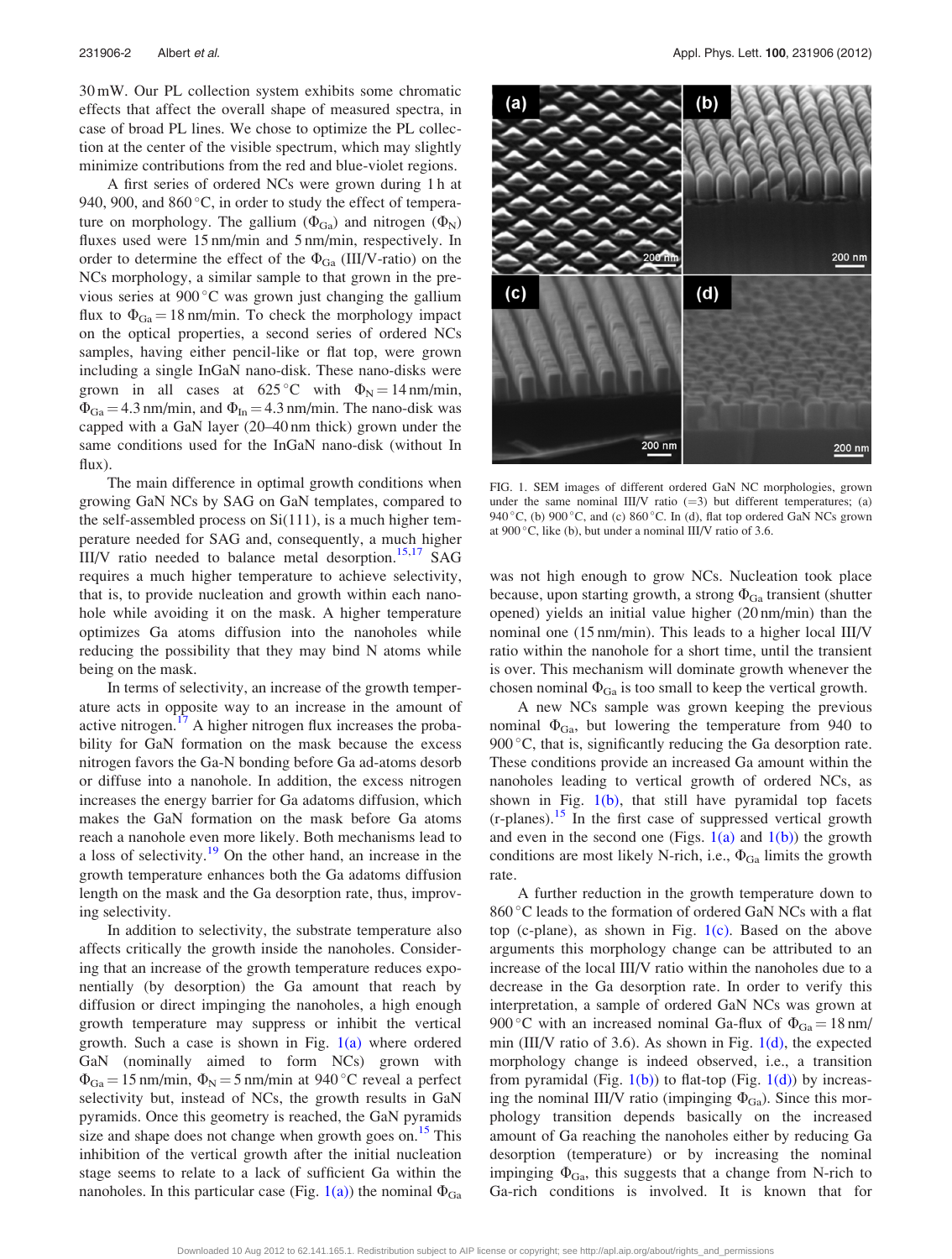<span id="page-3-0"></span>homoepitaxial growth of GaN, the layer morphology is determined by the growth regime either Ga-rich or N-rich<sup>[20,21](#page-4-0)</sup> and that N-rich conditions yield a faceted surface.

Another fact that backs this interpretation comes from Ref. [15.](#page-4-0) In that work, a similar sample as that in Fig. [1\(a\)](#page-2-0), grown under similar conditions but on much smaller nanohole sizes, yielded vertical growth of NCs with flat tops. These results are again explained in terms of an increase in local III/V ratio. It can be concluded that the three main parameters controlling the SAG of GaN by MBE in terms of selectivity and morphology are (i) the nominal  $\Phi_{Ga}$ , (ii) the growth temperature, and (iii) the mask design, all aiming to an adequate local III/V ratio within the nanoholes.

When including InGaN nano-disks into ordered GaN NCs, their morphology is determined by the starting flat or pyramidal top of GaN NCs, as shown by the HAADF-STEM images in Figs.  $2(a)$  and  $2(b)$ . For flat top GaN NCs the



FIG. 2. (a) STEM bright-field image of InGaN QDisk embedded in ordered GaN NCs with pencil like top, (b) HAADF-STEM image of an InGaN QDisk embedded in ordered GaN NCs with flat top, (c), (d) HRTEM images of an InGaN nano-disk embedded shown in (a), (e) low temperature PL measurements of samples shown in (a) and (b).

InGaN nano-disk has parallel (c-plane) interfaces to the GaN beneath and above it (cap layer) showing a true disk geometry. For pyramidal GaN NCs, the InGaN inclusion has parallel interfaces to the existing r-planes of both the GaN beneath and above it (cap). It has to be noted that the nanodisks shown in Figs.  $2(a)$  and  $2(b)$  were grown for 80 and 160 s, respectively. Considering the InGaN thickness as the distance between parallel facets (either c- or r-planes), from the Figs.  $2(a)$  and  $2(b)$  the thickness of the InGaN nano-disk can be estimated to be around 12 nm for the InGaN nanodisk grown on pyramidal top, and 25 nm for the InGaN nano-disk grown on the flat top. In addition, when growing an InGaN nano-disk on pyramidal top GaN NCs, structural defects like stacking faults and even cubic GaN inclusions can be observed on the top GaN cap layer (Figs. 2(c) and  $2(d)$ ). These features are most likely due to a too low temperature to grow the GaN cap layer (same as for the InGaN QDisk).

In Fig.  $2(e)$  the low temperature PL spectra of the InGaN nano-disks shown in Figs.  $2(a)$  and  $2(b)$  reveal a shift of around 0.5 eV of the PL peak positions. In the particular case of these two samples, this shift may, a priori, be ascribed to a variety of effects, namely different (i) levels of In incorporation, (ii) strain, (iii) degrees of confinement due to different thicknesses, and (iv) internal electric fields, due to the different polar character of the growth planes (Stark effect).

In order to allow for a better comparison, two more single InGaN nano-disks embedded in either pyramidal or flat tops have been grown. The growth time of the InGaN nano-disk was in both cases 160 s. Based on the results shown in Figs.  $2(a)$  and  $2(b)$  we can assume an InGaN nano-disk thickness of around 25 nm for both samples. The PL spectra shown in Fig. 3 are quite dissimilar regarding both emission intensity and peak energy position. The "pyramidal-shaped" InGaN spectrum reveals a peak centered at around 2.75 eV. On the other hand, the PL spectrum of InGaN nano-disks grown on flat-top GaN NCs shows a line peaking at around 2.32 eV, that is,  $\sim 0.4 \text{ eV}$  below that observed for "pyramidal-shaped" InGaN. Besides this energy shift, a reduction in the emission intensity by a factor of 43 can be observed for the InGaN nano-disks grown on flat top GaN NCs.

Considering the equivalent thicknesses of 25 nm for the InGaN nano-disks in both samples, differences in confinement



FIG. 3. Low temperature PL spectra of two GaN/InGaN/GaN ordered nanocolumnar heterostructures with the same nominal thickness of the InGaN part.